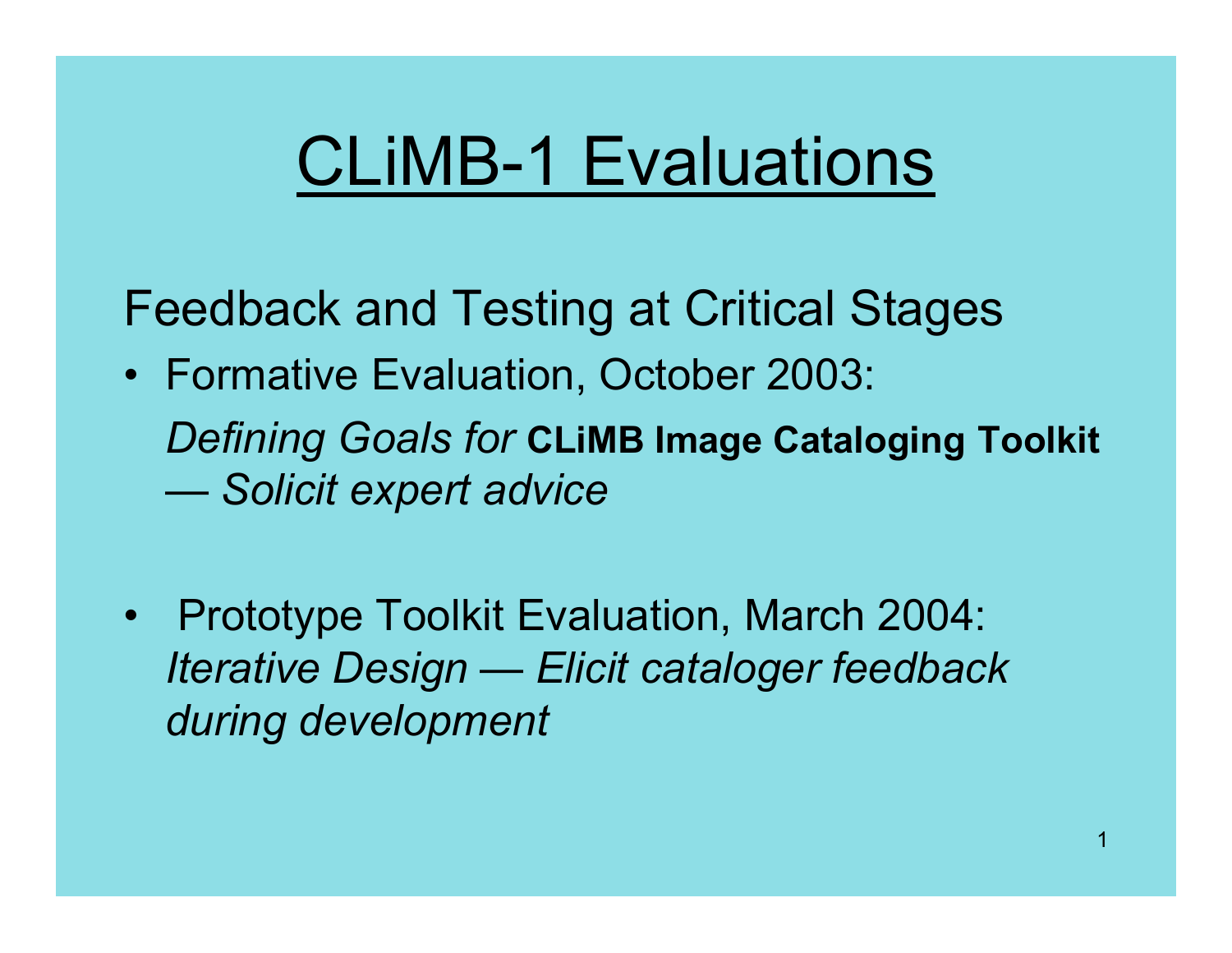#### Formative Evaluation: 4-part Questionnaire

How *many* terms, and *what types* of terms, do various experts (librarians, image professionals, computer scientists) suggest for images:

- A. Given a sample search request? (Scenario)
- B. When they are shown an image? (Image)
- C. When they have texts about images? (Text)
- D. When they have a list of candidate terms from CLiMB tools? (Terms)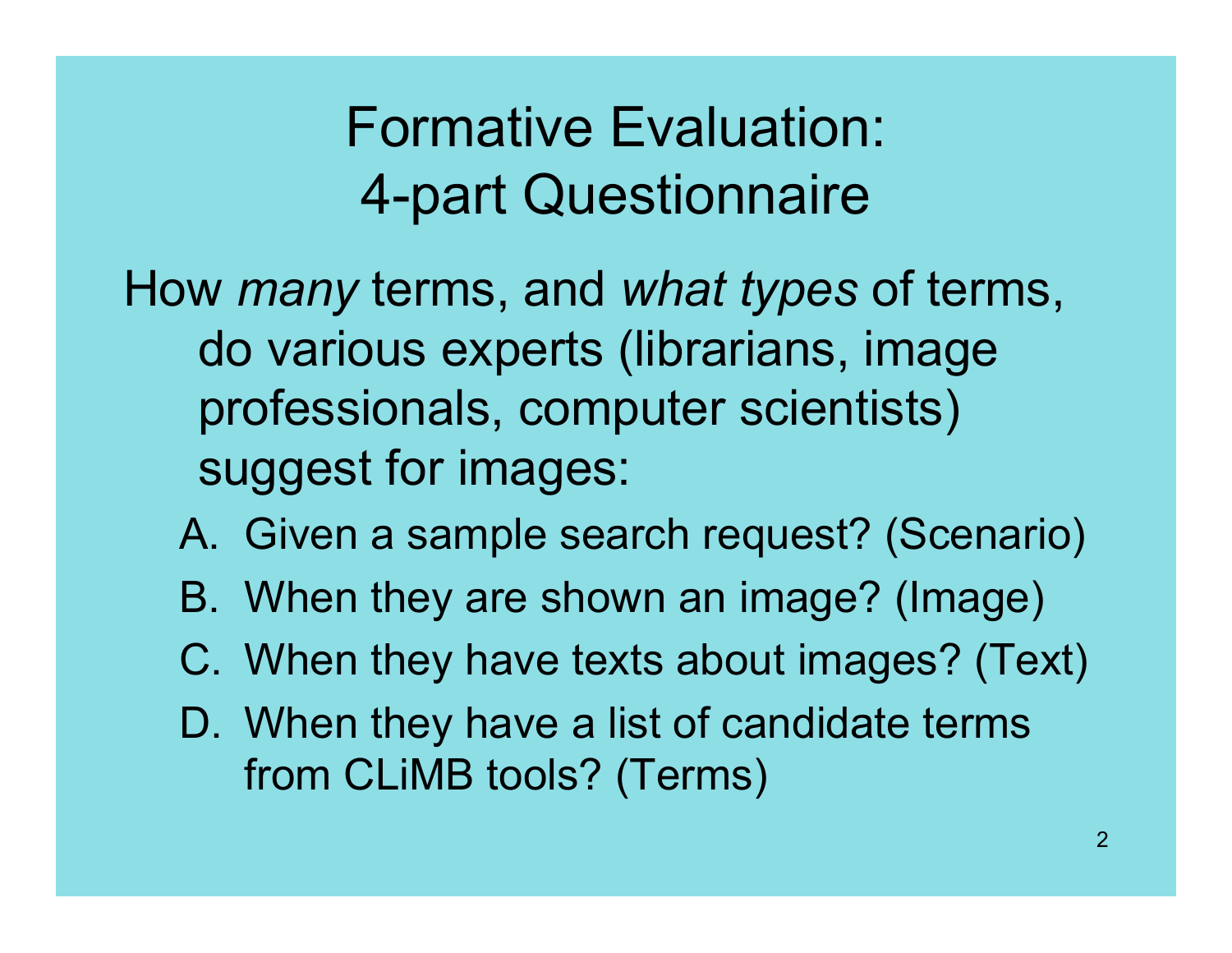### Questionnaire: Scenario

I am writing a paper on domestic architecture in Southern California in the early part of the  $20<sup>th</sup>$  century. I was told that there are homes with exteriors clad in a type of concrete or cement. How can I locate images?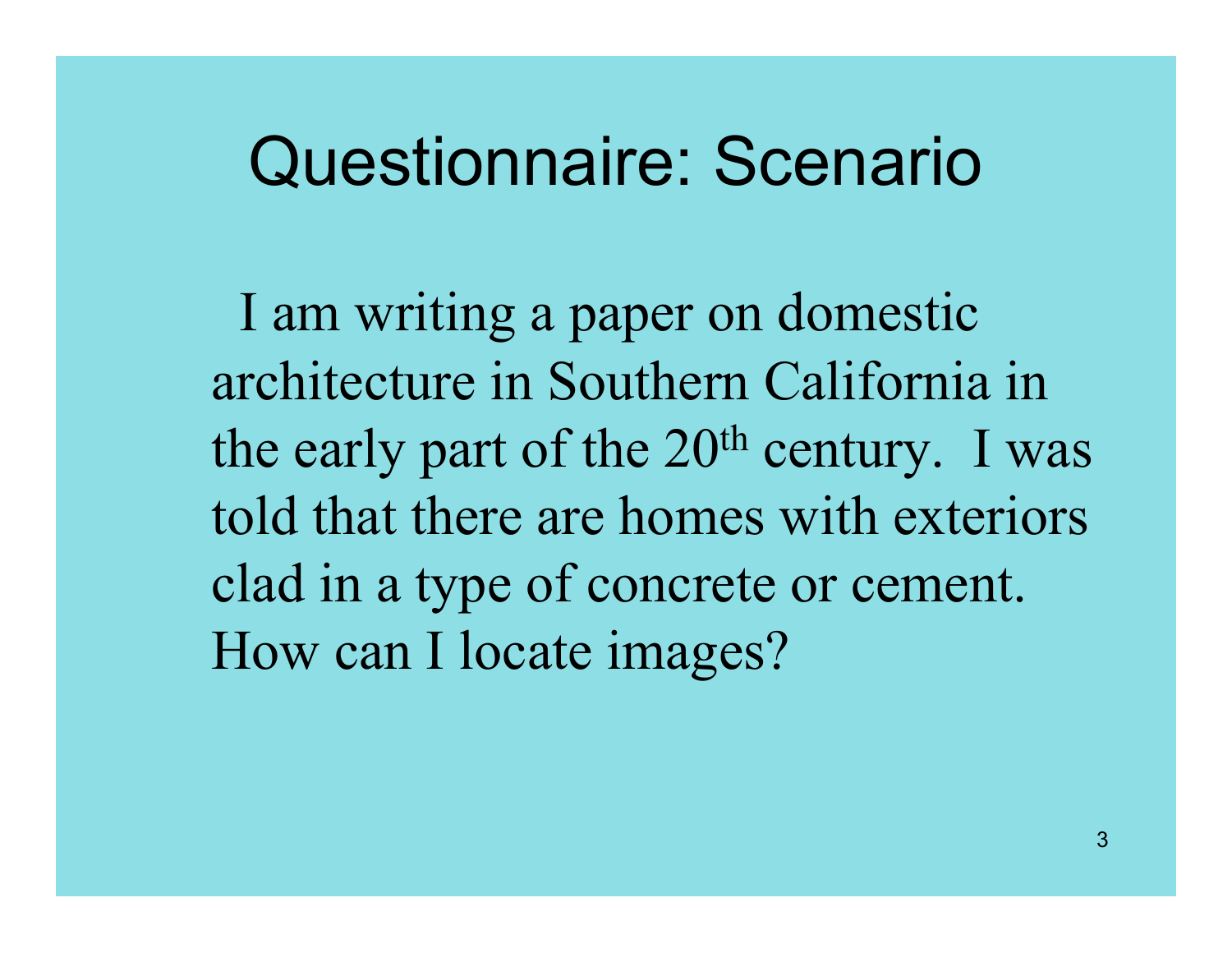## Questionnaire: Image

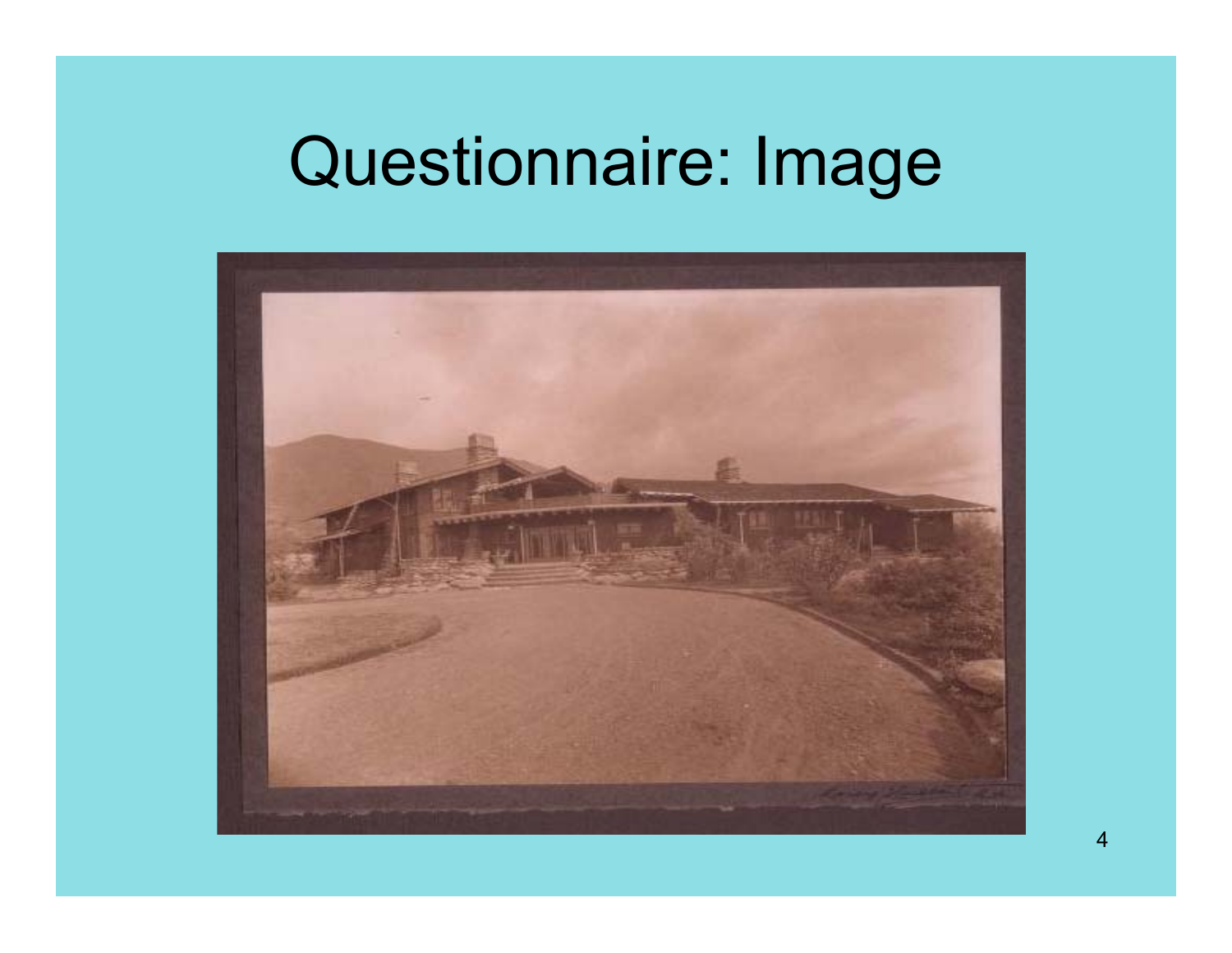## Questionnaire: Text

The Fleishhackers specifically requested that the Greenes design for them an English-style house, with a thatched roof, if possible, and they included the landscaping and gardens in the commission...

The main residence, designed primarily for summer use, was constructed around a <u>dog-leg plan</u> under a hipped roof, the main axis parallel to the front elevation and the rear terrace. The Fleishhackers did not care for the Greenes legendary wood interiors, but requested instead a white- $inted plaster finish throughout, ...$ </u>

The material of choice for the Fleishhacker exterior was the new and innovative product (more correctly a process) called Gunite, a fine cement that was applied with a patented pneumatic gun to a prepared surface (another indication that the Greenes were not set in their ways).... Though the Fleishhackers had asked for a thatched roof, they got something more permanent and practical. A sawed-shingle roof was applied instead, built up in thick, undulating rows....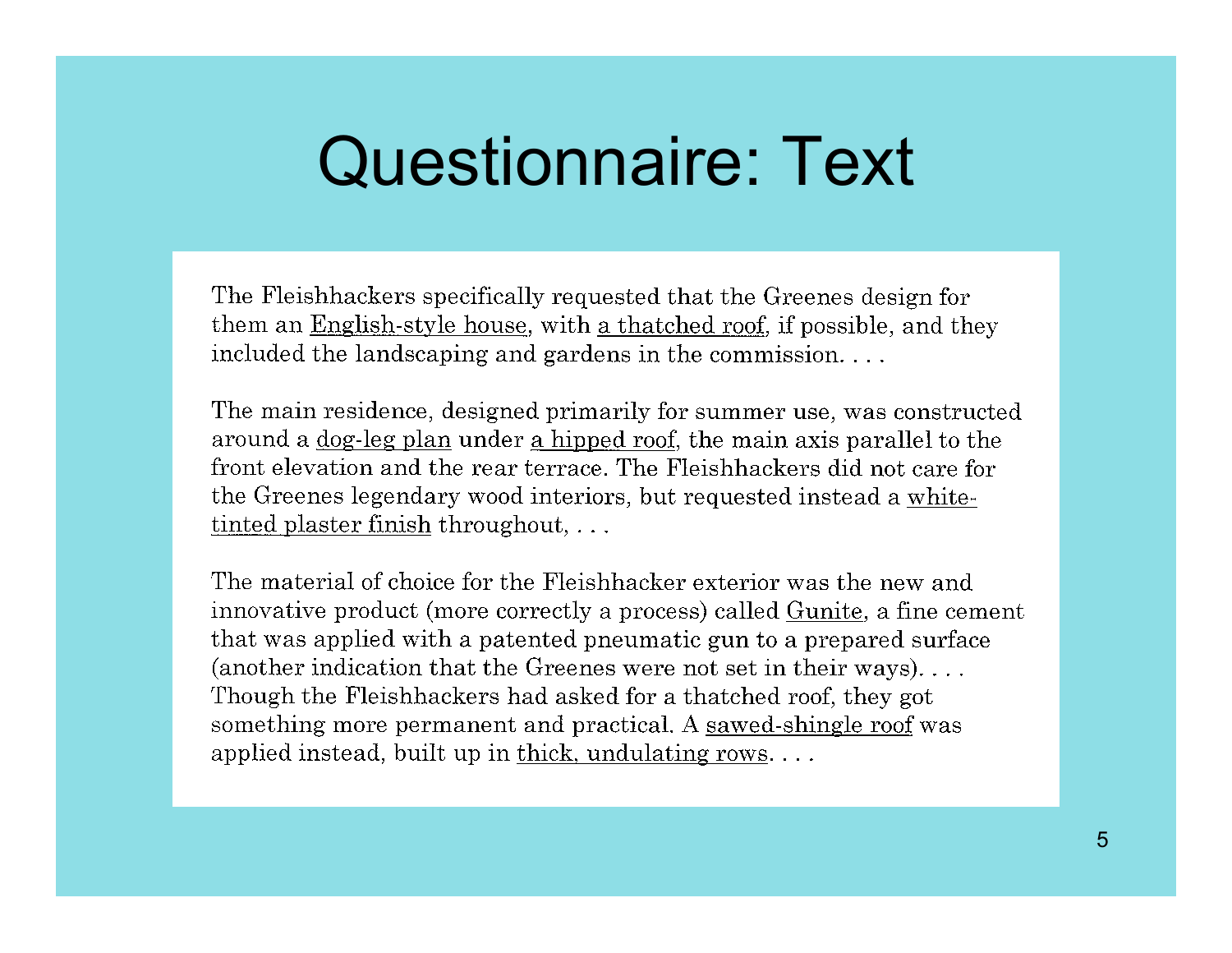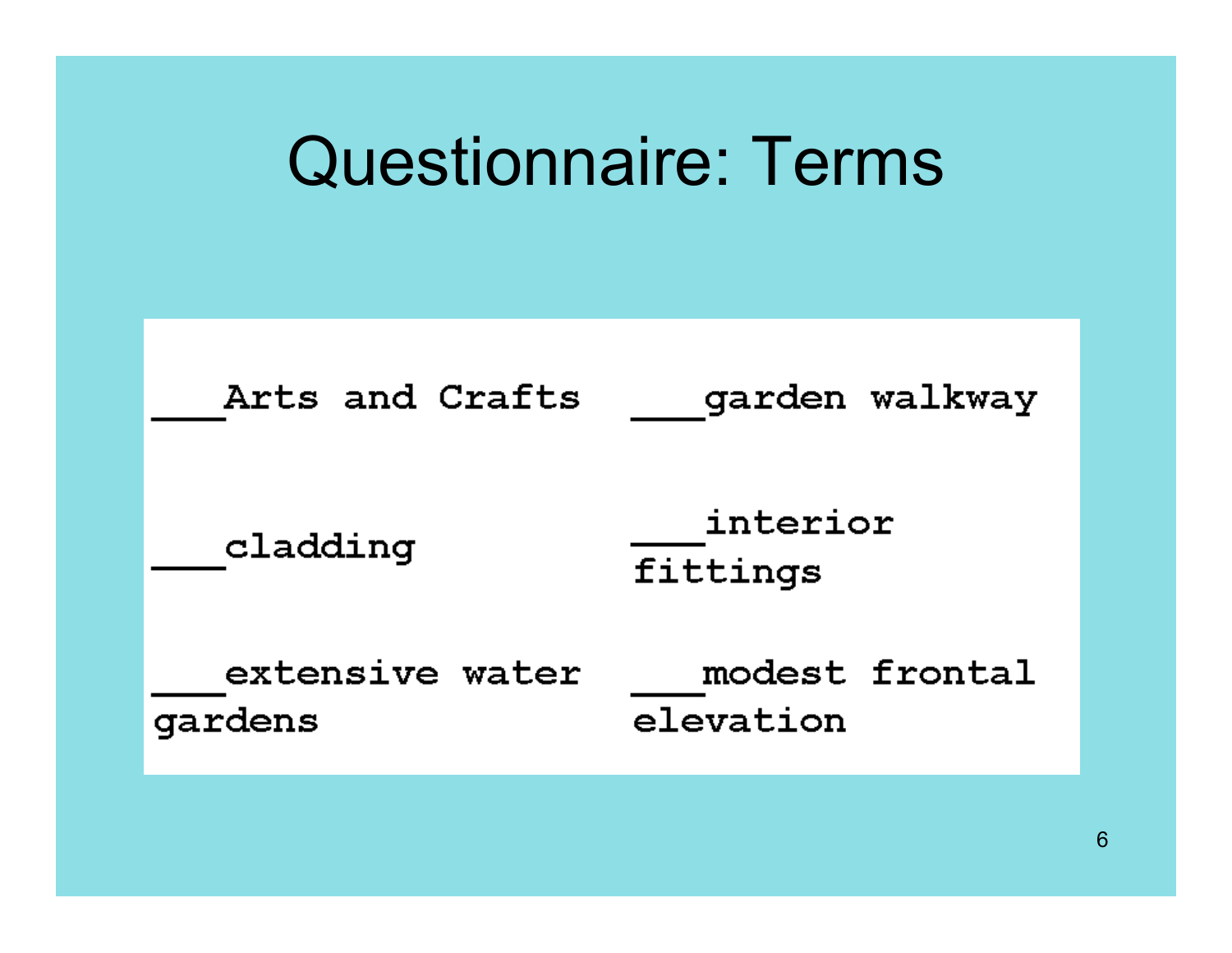### Survey Responses: Overview

- **Scenario:** fewest terms proposed, very general terms (*home***,** *exterior*)
- **Image:** About 10 terms on average, still somewhat general (*brick, driveway*)
- **Text:** many terms; very specific terms; similarity to CLiMB terms (*pergola, thatched roof*)
- **Terms:** Significant overlap of terms selected by many humans, and terms with high CLiMB weights (*plaster frieze, ridge beams* )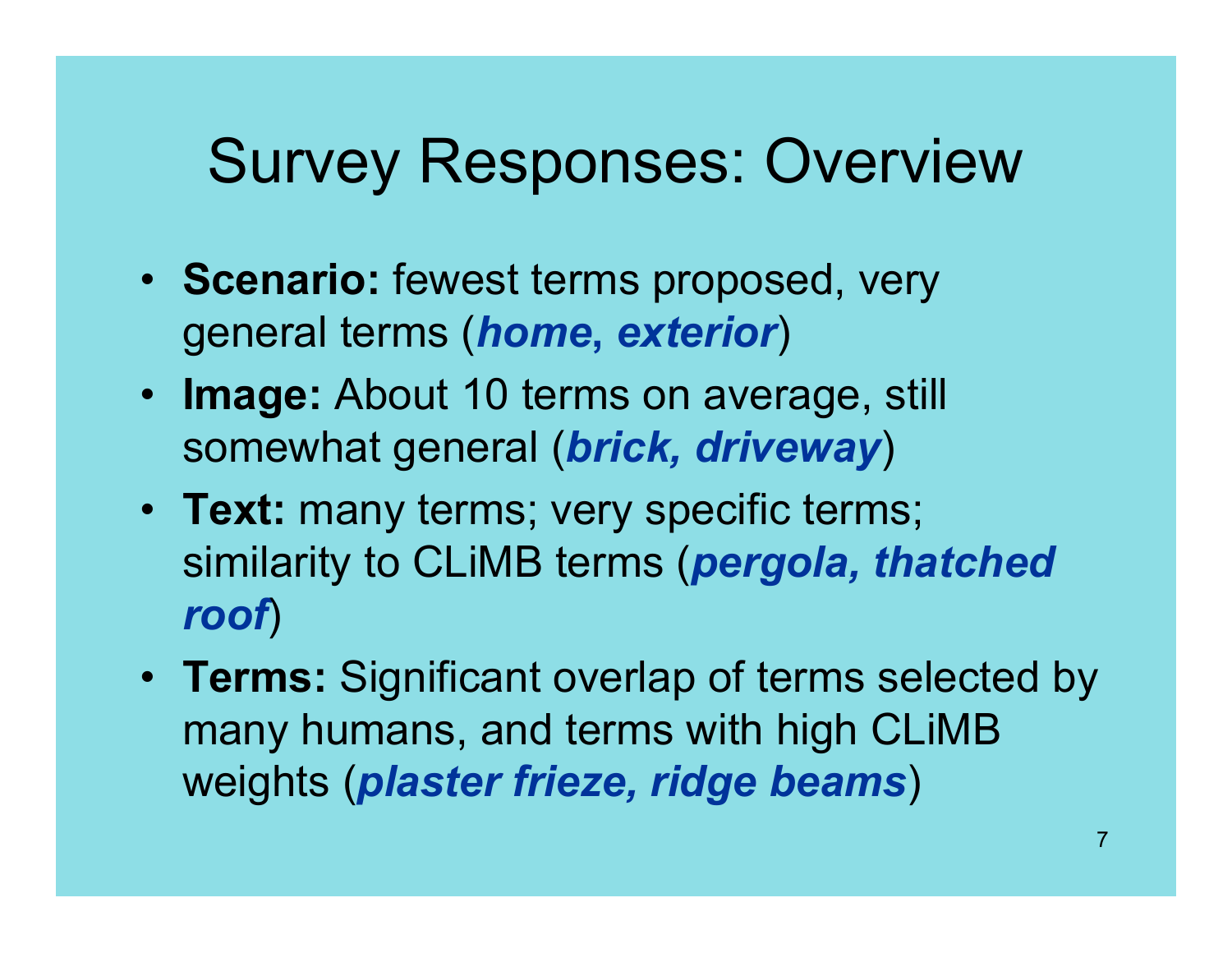## Analyze Responses for Terms

 $\bullet$  Create consensus ranking of terms by aggregating all checklist responses

 $\bullet$  Compare with CLiMB Toolkit weighting of terms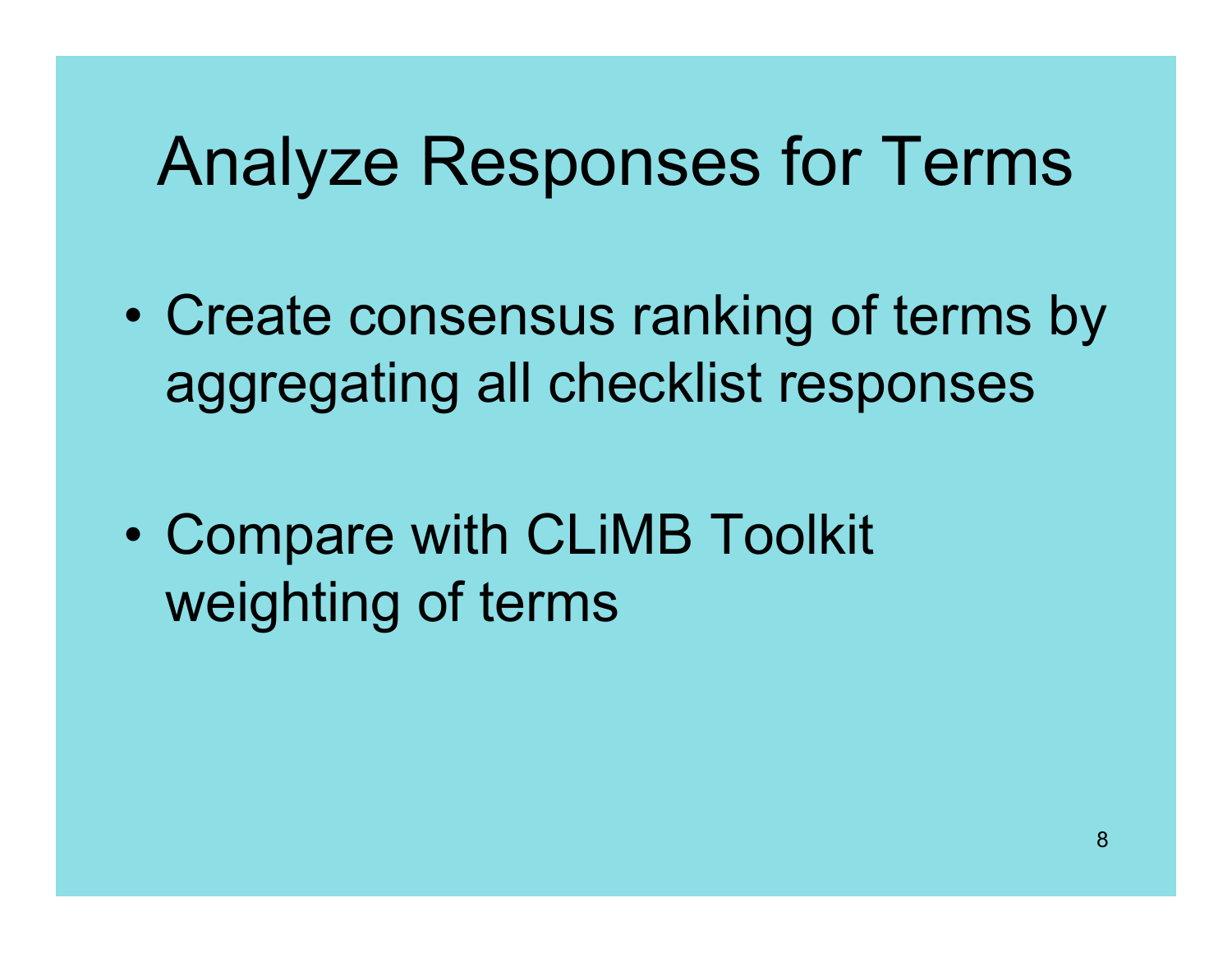### **Conclusion**

#### **RESULT:** Significant overlap of high ranking terms by humans with high ranking CLiMB terms

#### **INTERPRETATION:** CLiMB Toolkit will assist catalogers best if it proposes terms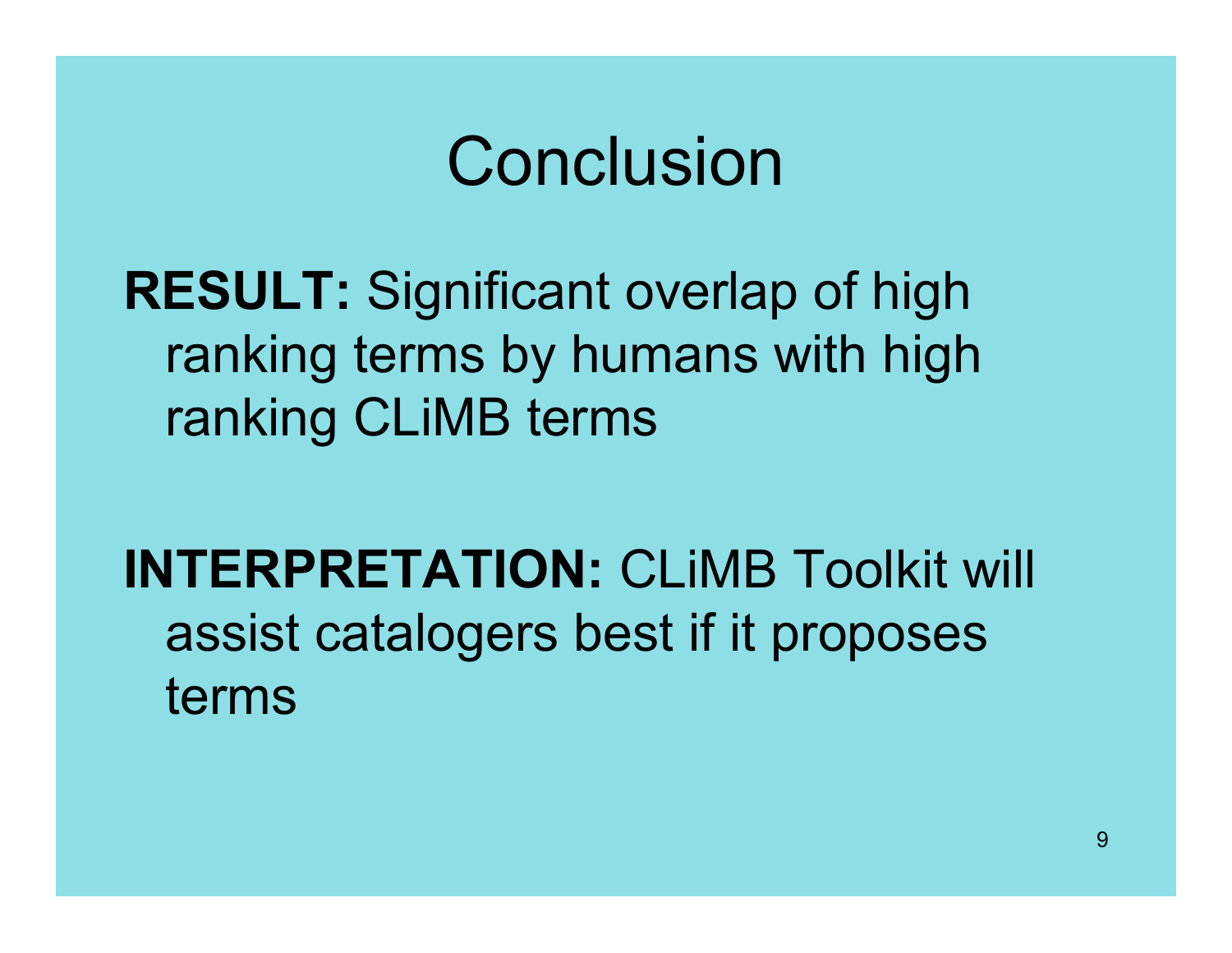# Toolkit Evaluation Questions

- •Can catalogers understand the Toolkit?
- • Can catalogers accomplish Toolkit steps? – Load texts
	- Load lists of image identifiers (TOIs: Target Object Identifiers)
	- View candidate terms
	- Select terms
- How quickly can catalogers work on their own?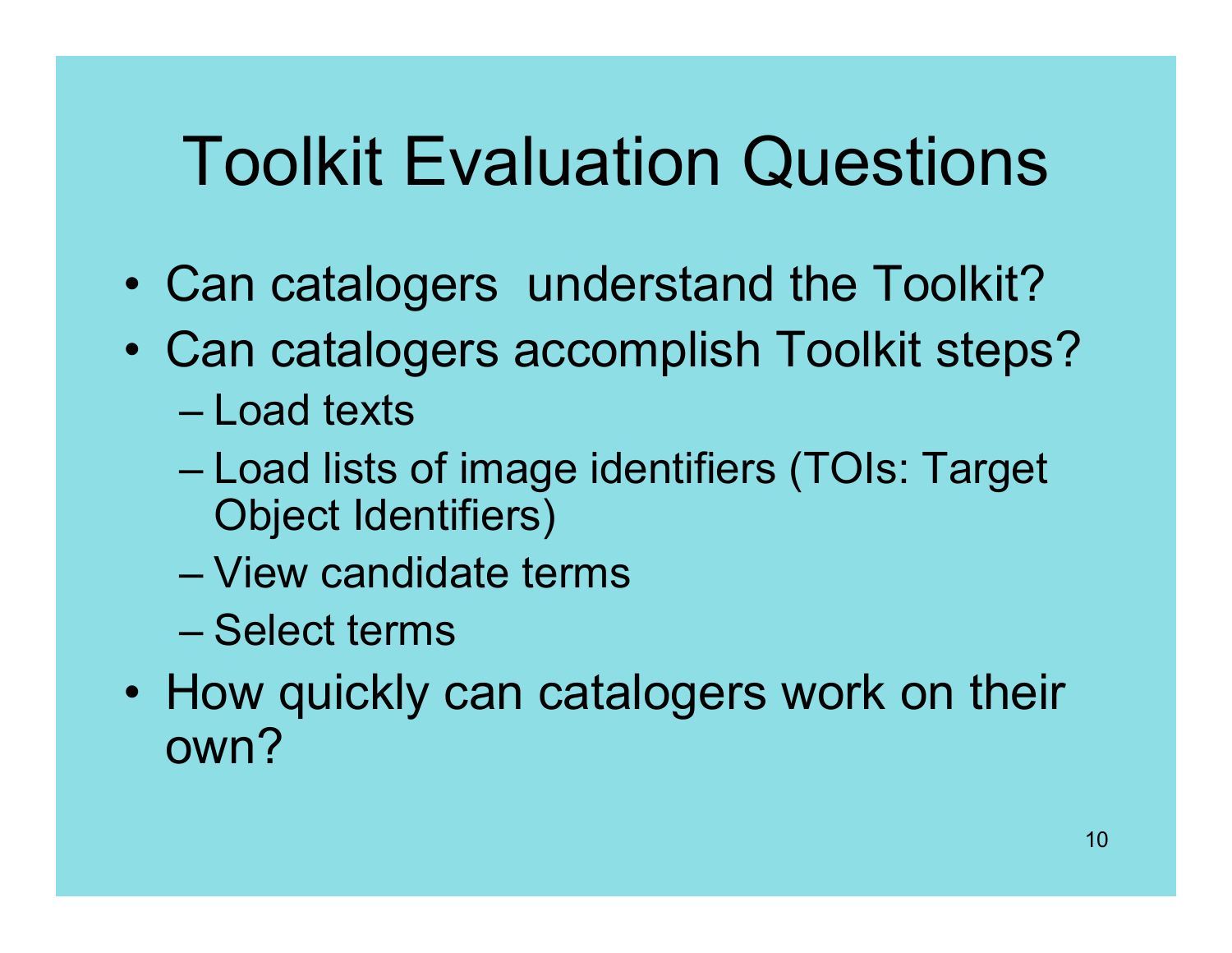# Two Metadata Tasks

- North Carolina Museum Collections
	- Image gallery
	- Catalogue of the Collections

**Banquet Piece, Jan Jansz. den Uyl**



• Greene & Greene Collection of Architectural Images –Photographs

–Scholarly books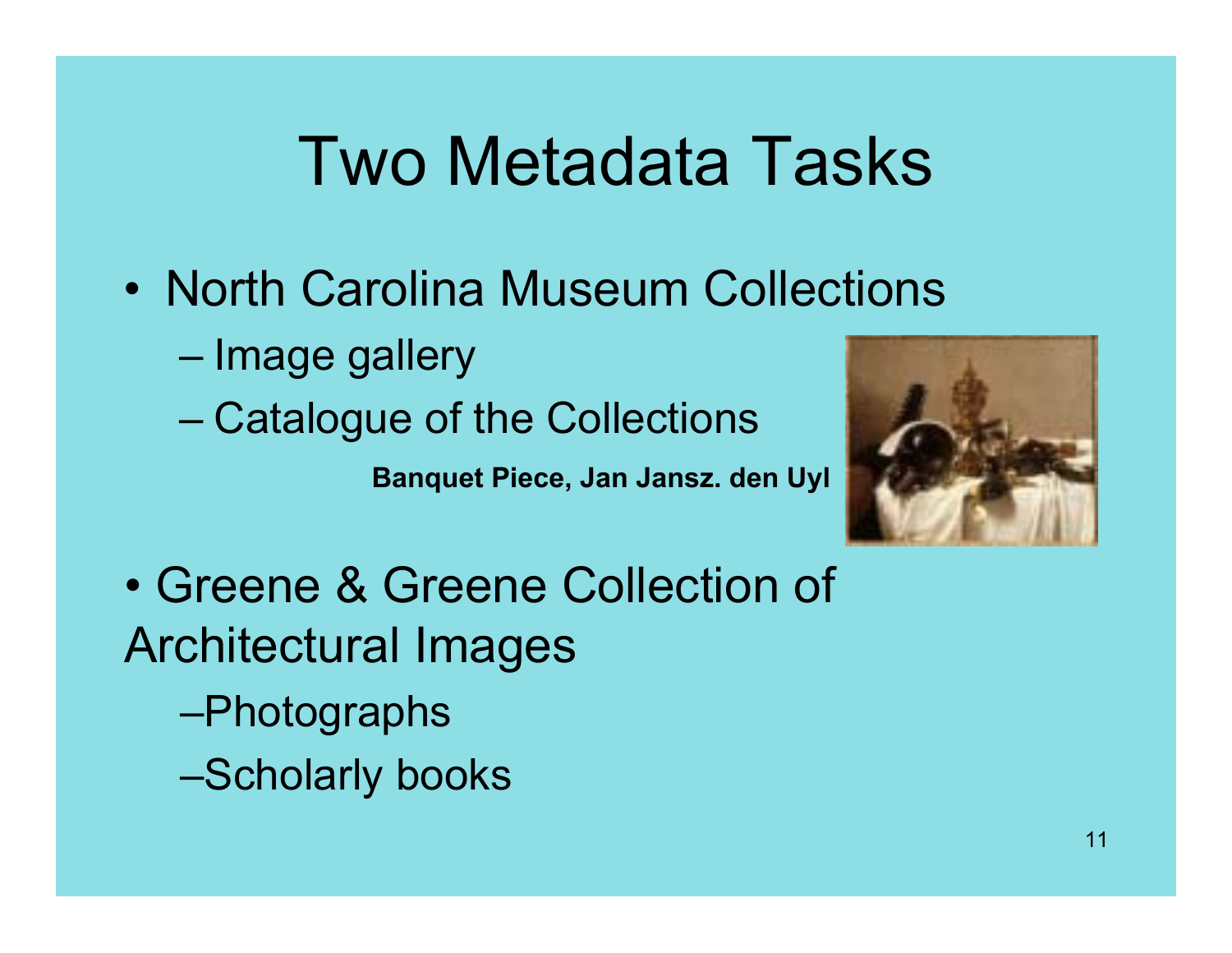# Two Evaluation Metrics

- Task Success:
	- Can catalogers complete the task of selecting subject access metadata?
	- Are the selected terms high quality?
- User Satisfaction:
	- Do catalogers like the Toolkit?
	- Does satisfaction remain constant over use?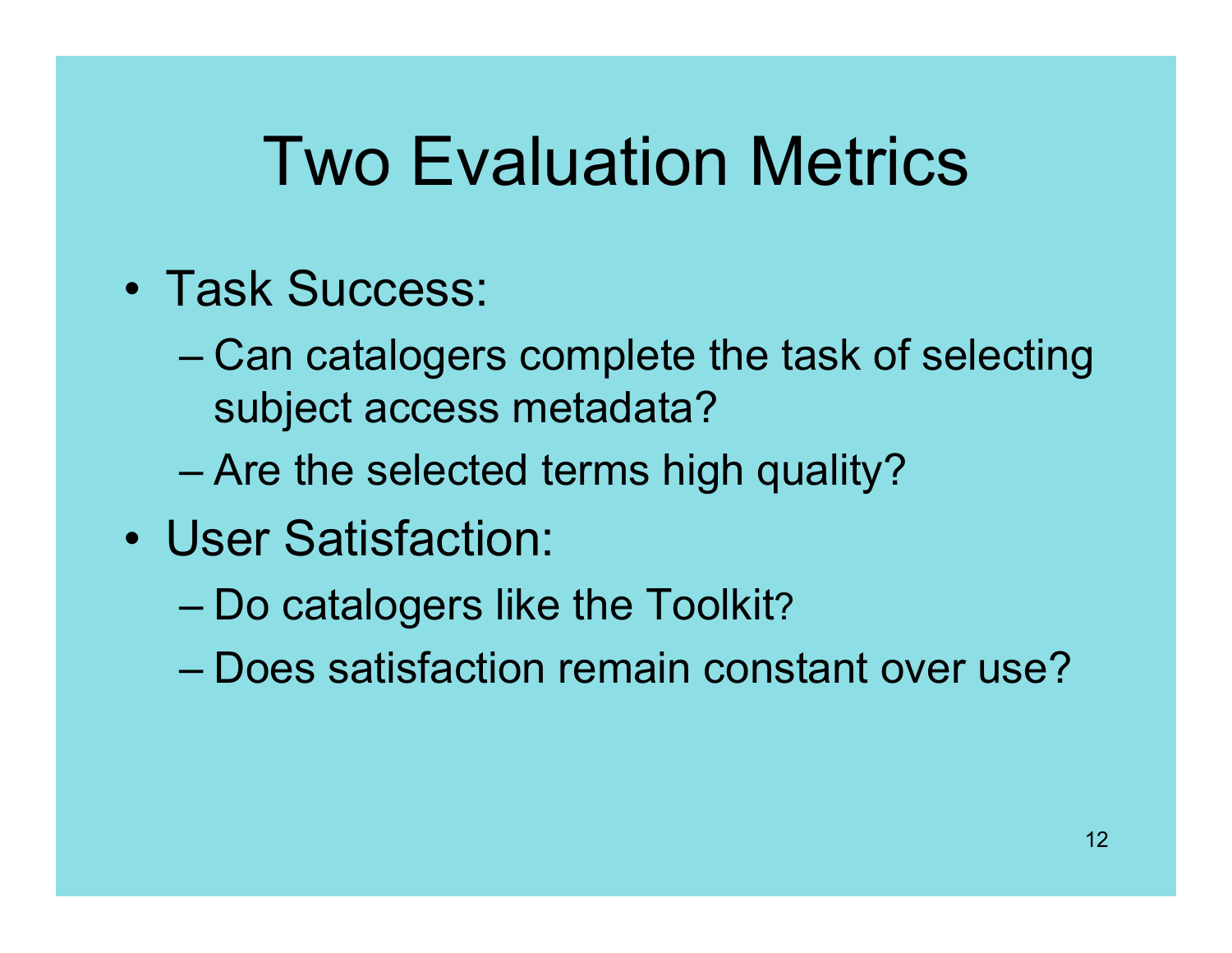## Task Success

- • **Completion**:
	- All completed the North Carolina task
	- Some completed both tasks
- • **Performance**: *Banquet Piece* example
	- 35 terms
	- 5 of the terms were selected by a majority of respondents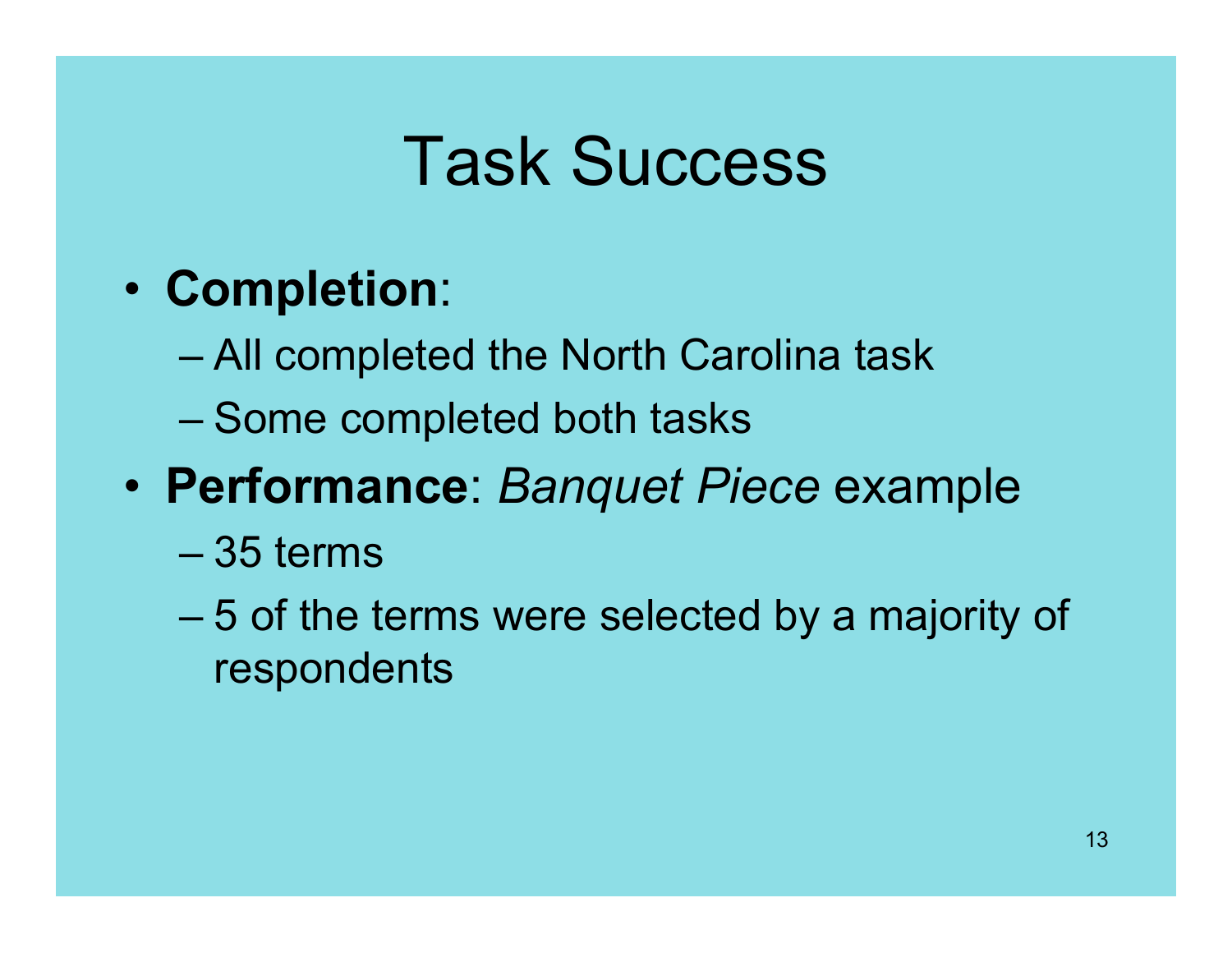# *Banquet Piece*

VRA CORE 3.0 record enhanced with the 5 *majority vote* terms

```
Record Type = work
Type = painting
Title = Banquet Piece
Measurements. Dimensions = 79.7 x 94 cm. . .ID Number. Current Repository = 52.9.43
Style/Period = Dutch
Style/Period = Seventeenth century
CLiMB Subject = Dutch still life painting
CLiMB Subject = Vanitas
CLiMB Subject = burned down candle
CLiMB Subject = glass 
CLiMB Subject = pewter
```
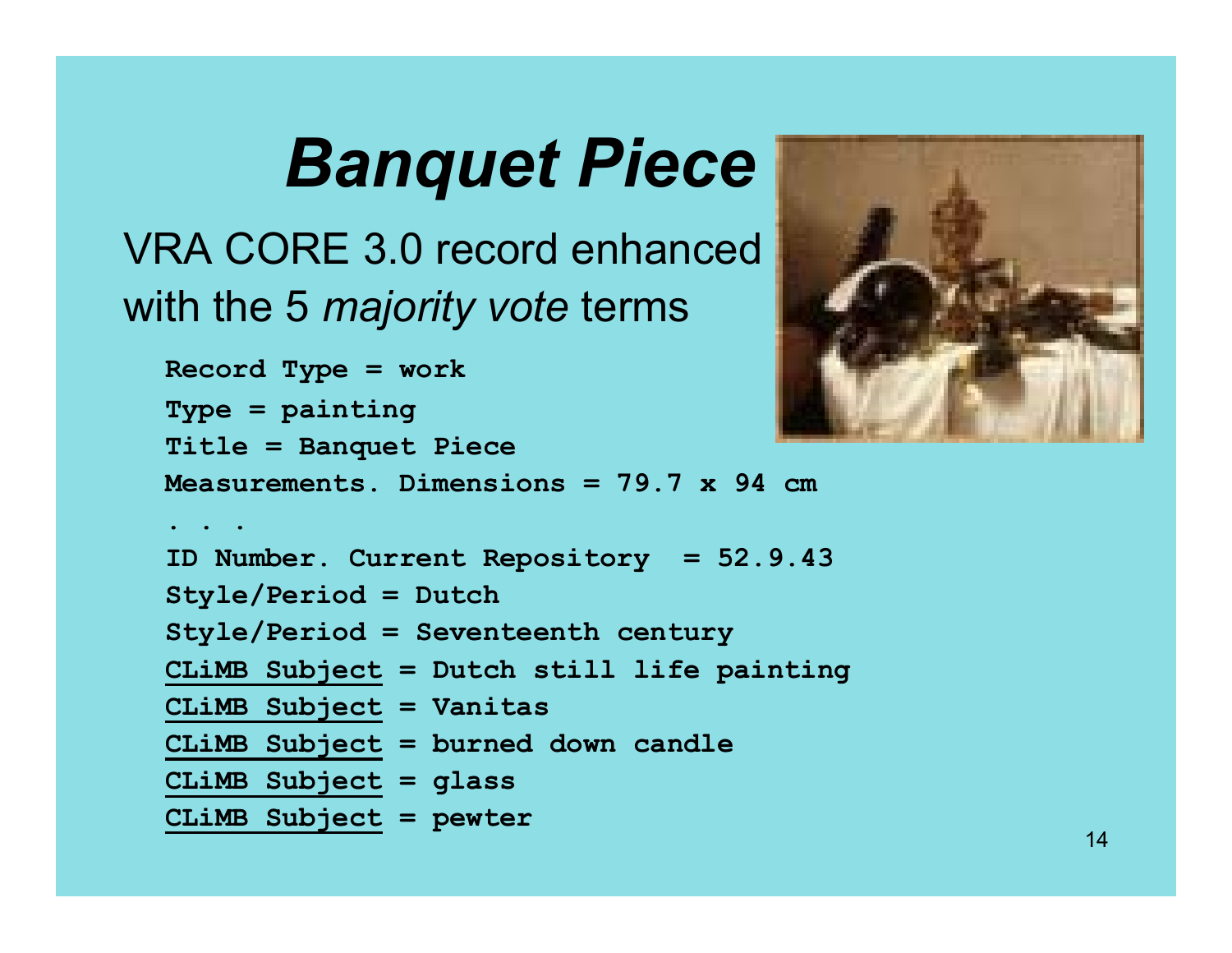### On a Scale of 1 to 5(Where 5 is excellent)

Fifteen scaled questions:

- **Result**:
	- Average of all *scaled* questions is 4
	- –Very few negative scores (1 or 2)
- **Interpretation**:
	- Respondents are satisfied with all aspects of Toolkit functionality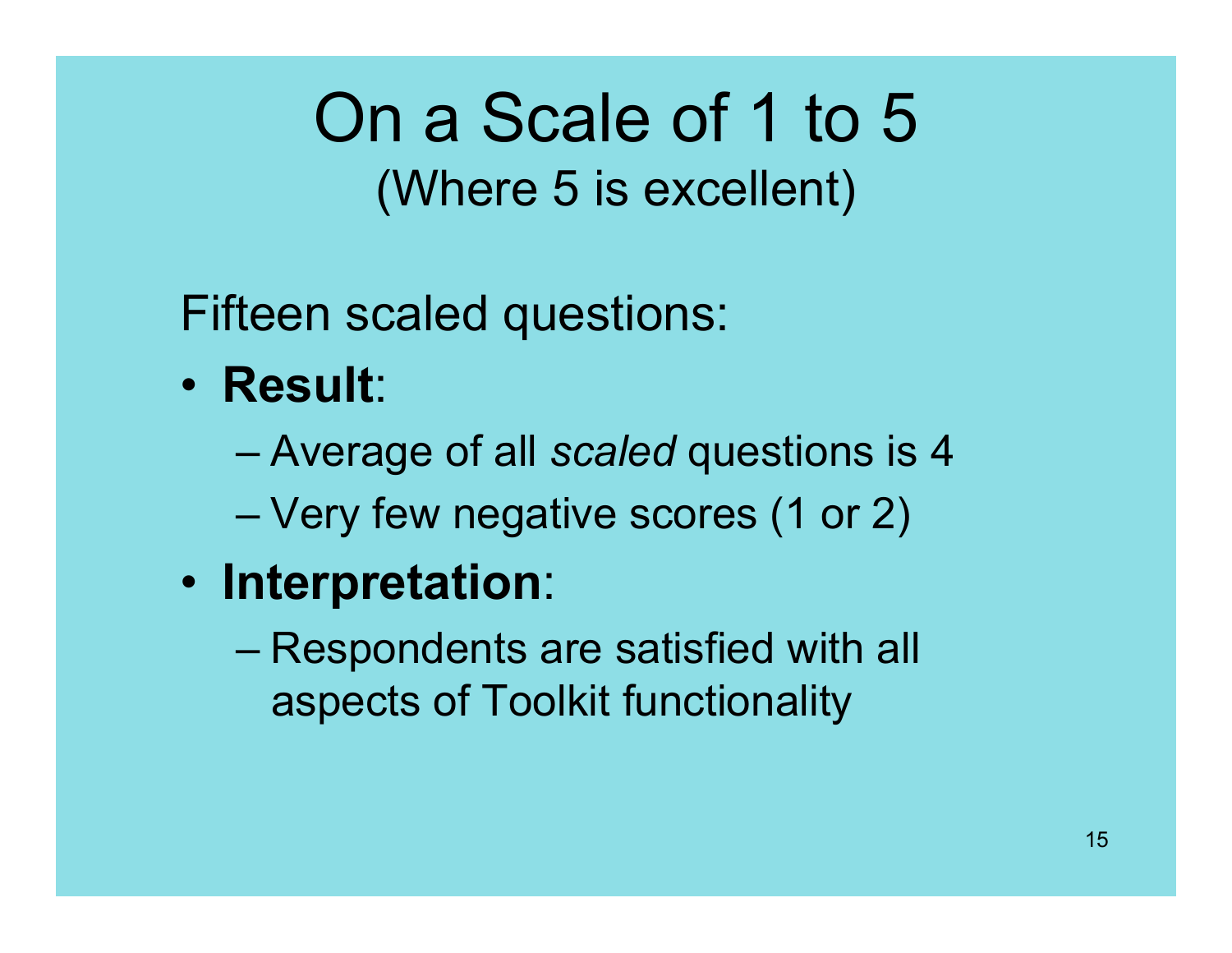#### Does User Satisfaction Stay High?

- Same question about *overall satisfaction* appears 3 times in the questionnaire
- •First time — after introduction: Avg.=4
- Second time after first metadata selection task: Avg.=4
- • Third time — after completing first collection (3 North Carolina images): Avg. $=4$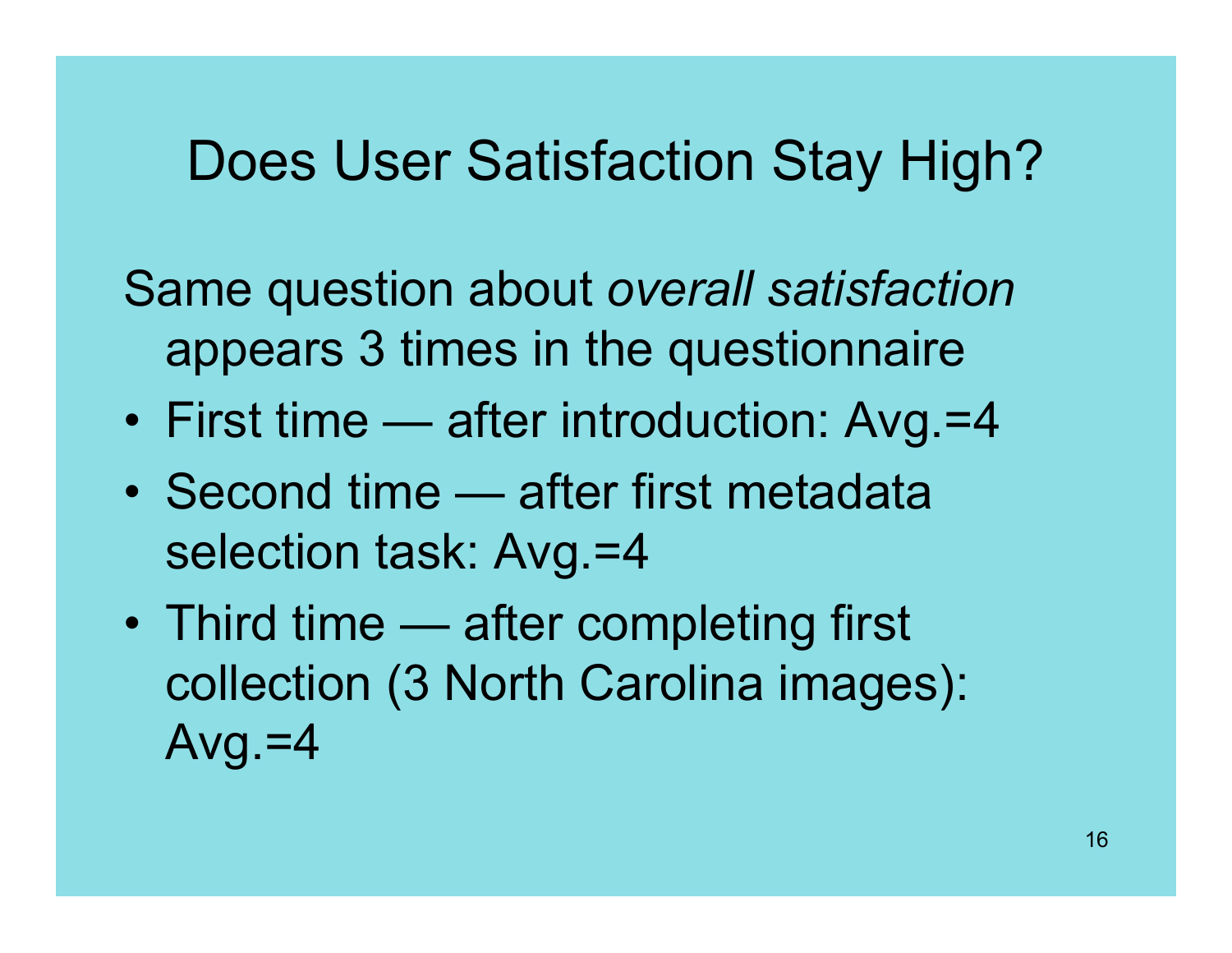#### Learning: Easy

- • Context: Users were shown a single example to illustrate all CLiMB functions
- • Just before question: Users were then pointed to some data and with *no further guidance* were told to load, process and view the texts
- Note: All users succeeded
- • Asked about difficulty, average response was 3 (3 is neither positive nor negative)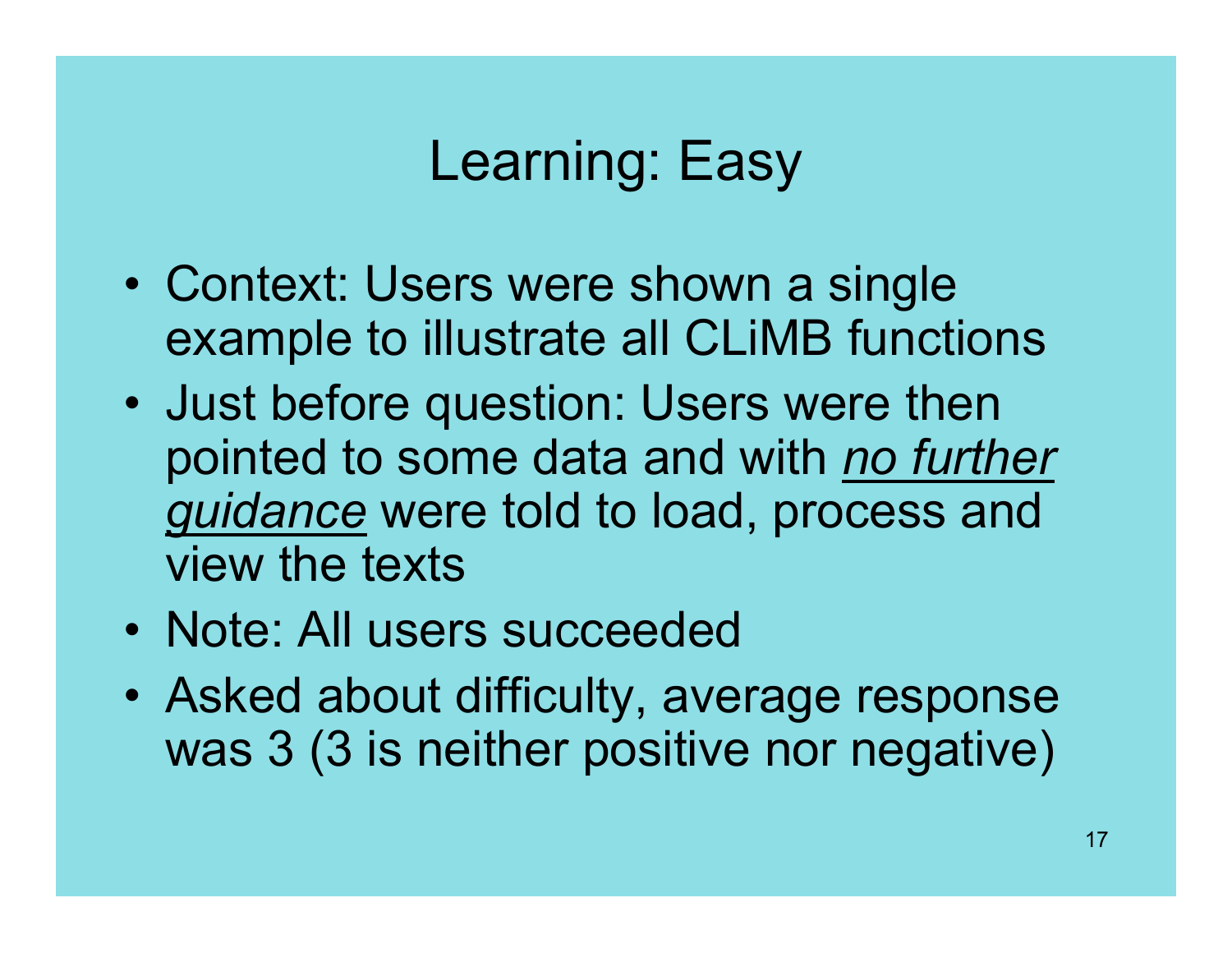#### Core Functionality: High Satisfaction

- Final *scaled* question: *I was \_\_\_\_ with the process of selecting descriptive metadata*
	- 5. Extremely satisfied . . . . . 1. Very dissatisfied
- **RESULT:**
	- **Average:** 4.6, or very high
	- Same score as *easiest question*
- **INTERPRETATION:**
	- Users feel satisfied overall
	- Users believe Toolkit assists metadata selection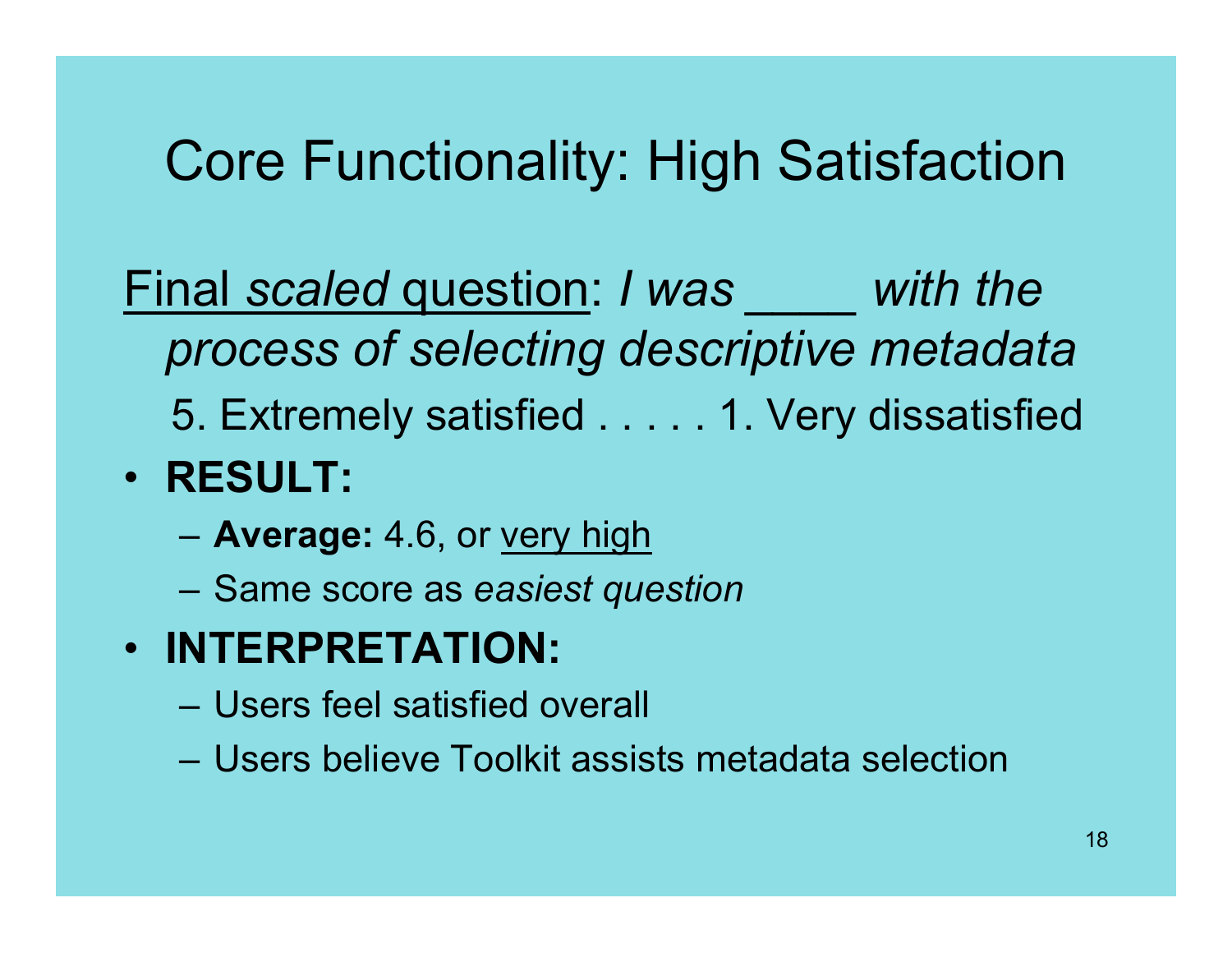#### **Conclusions**

- Toolkit functions were easy to understand
- Toolkit actions were easy to perform
- Toolkit facilitates creation of subject access metadata that would otherwise be omitted

| 000                                                               | <b>CLIMB Toolkit</b>                                                                                                                                                                                                                                                                       | $\bigcirc$                                                                                                                                                                                                                             |
|-------------------------------------------------------------------|--------------------------------------------------------------------------------------------------------------------------------------------------------------------------------------------------------------------------------------------------------------------------------------------|----------------------------------------------------------------------------------------------------------------------------------------------------------------------------------------------------------------------------------------|
| <b>Main Menu</b><br>Home and Help                                 | The CLIMB Toolkit:<br><b>Computational Lingistics for Metadata Building</b>                                                                                                                                                                                                                |                                                                                                                                                                                                                                        |
| • Home Screen<br>. What Do I Do?                                  | Welcome to the CLIMB Toolkit.                                                                                                                                                                                                                                                              | <b>CLIMB Toolkit</b><br>$\bigcirc$                                                                                                                                                                                                     |
| • Help Index<br>• CLIMB Home Page                                 | Go to the "Projects" menu to create or open a project.<br>Click the $\frac{1}{2}$ icon for help about a particular topic.                                                                                                                                                                  | Text Details: "NCMA Handbook"<br>Projects<br>ose this project                                                                                                                                                                          |
| <b>Projects</b>                                                   |                                                                                                                                                                                                                                                                                            | Basic Information About the Text<br>Texts<br>NCMA Handbook Q<br><b>Name</b>                                                                                                                                                            |
| • Projects Menu<br>See an overview of all<br>the Projects created | CLIMB is a Mellon funded interdisciplinary research project at Columbia University. The goal of<br>this project is to facilitate subject cataloging of digital image collections by using computational<br>linguistic techniques to                                                        | ext Menu<br>Bibliographic<br>fanage the texts in your<br>Courtesy of the North Carolina Museum of Art (2)<br>roiect<br>reference to                                                                                                    |
| in the Toolkit.<br>• Create a new project<br>• Open a project     | For more information about this project see the CLIMB website.                                                                                                                                                                                                                             | portion of handbook<br>Comment <sup>2</sup><br><b>TOIs</b><br>Ready. This file can now be used in a Ruleseto for extracting metadata.<br>OI Menu                                                                                       |
|                                                                   | The CLIMB Toolkit is a set of software tools designed for use by visual resources professionals for<br>the semi-automatic generation of subject metadata. The menus to the left let you access all of the functions of the Toolkit. Use the "Home and Help" menu for further instructions. | Status a<br>You may also enrich the text by supplying more information about particular<br>lanage the TOIs @ in<br>noun phrases using the tools below.<br>our project.<br>lun TOI-Finder                                               |
|                                                                   |                                                                                                                                                                                                                                                                                            | ind references to TOIs in<br>he tlexts.<br>Operations On the Text<br><b>lun Sectioner</b><br>indi associational context<br>. View Text (note: opens in a new window)                                                                   |
|                                                                   | You must have Javascript and cookies enabled to use the CLIMB Toolkit.<br>Screen resolution of 800x600 or greater is recommended.                                                                                                                                                          | or TOIs in the texts.<br>• Delete Text<br>olled Vocabularies                                                                                                                                                                           |
|                                                                   |                                                                                                                                                                                                                                                                                            | XV Menu<br>fanage the controlled<br>Connections to TOIs a Found in the Text<br>ocabulary lists in your<br>No connections to TOIs have been identified in this text. (Run the TOI-Finder if there should be.)                           |
|                                                                   |                                                                                                                                                                                                                                                                                            | noort from the AAT<br>ise terms from the Art &<br>References to Controlled Vocabularies > Found in the Text                                                                                                                            |
|                                                                   |                                                                                                                                                                                                                                                                                            | uchitecture Thesaurus<br>No terms from Controlled Vocabularies (CVs) have been found in this text. If there should be, go<br><b>Rulesets</b><br>to the CV Details screen of the CV, and select the operation to "Find terms in texts." |
|                                                                   |                                                                                                                                                                                                                                                                                            | tulesets Menu<br>fanage the rulesets in<br><b>Back to Text Menu</b><br>our project.                                                                                                                                                    |
|                                                                   |                                                                                                                                                                                                                                                                                            | <b>Resultsets</b>                                                                                                                                                                                                                      |
|                                                                   |                                                                                                                                                                                                                                                                                            | tesultsets Menu<br>fanage the Resultsets in<br>our project.                                                                                                                                                                            |
|                                                                   |                                                                                                                                                                                                                                                                                            |                                                                                                                                                                                                                                        |
|                                                                   |                                                                                                                                                                                                                                                                                            |                                                                                                                                                                                                                                        |